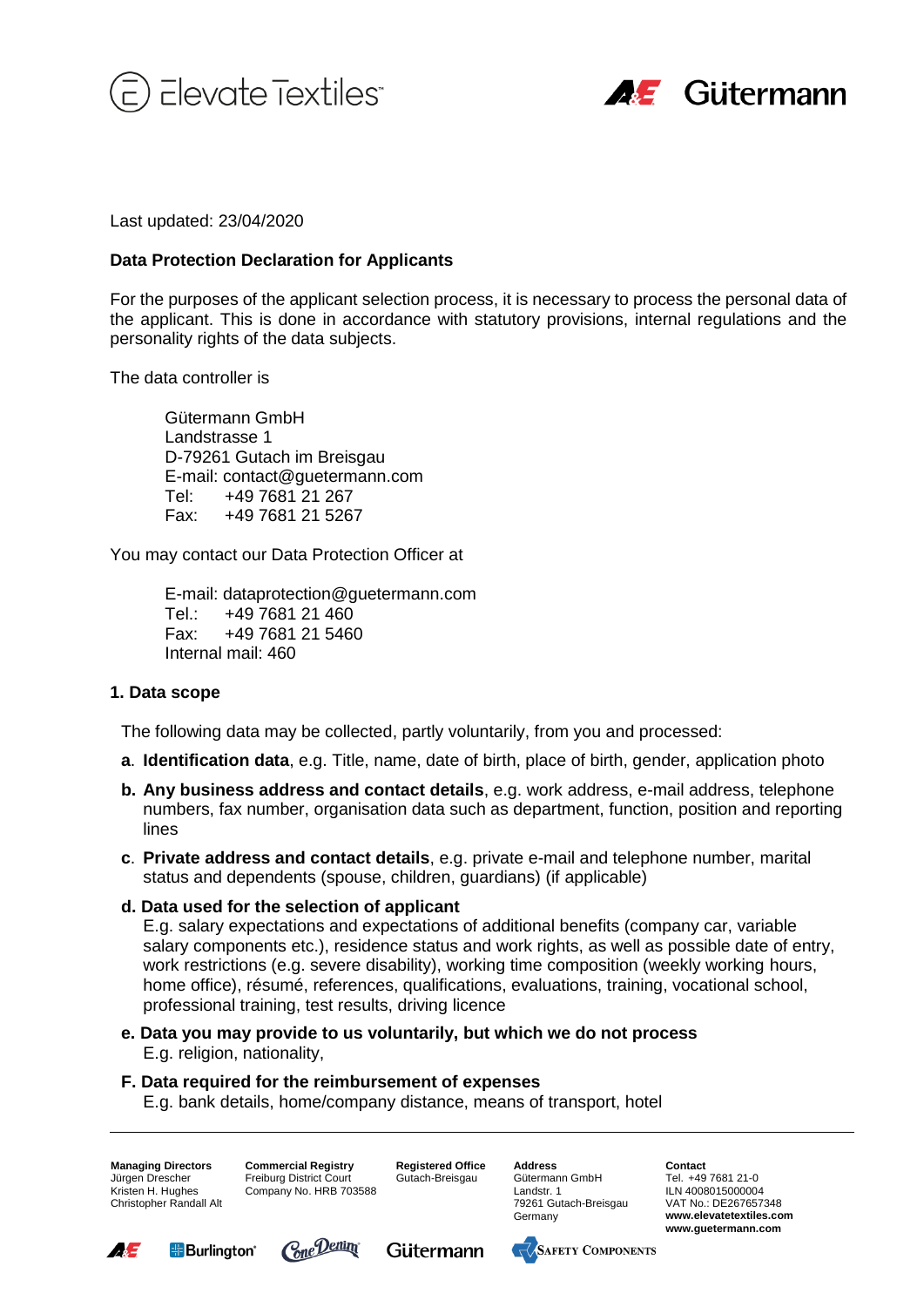



# **2. Purpose**

Your data may be used for the following purposes:

## **a. to fulfill obligations arising from the initiation of an employment relationship**

- Identification data
- Any business address and contact details,
- Private address and contact details,
- Data required for the reimbursement of expenses

### **b. based on your consent**

- Retention of your application for future vacancies.

## **c. on the basis of the company's legitimate interest**

- Data used for the selection of applicant
- Application management
- HR files in the event of appointment
- Internal and external communication (e-mail, telephone, fax, etc.)

### **3. Data sources**

It is possible that you did not apply to us directly. In these cases, we obtained your application from a temporary employment agency, from a recruitment company, from a Job Centre or another employment brokerage service.

#### **4. Data disclosure**

Having regard to statutory provisions and the existing internal regulations, the data required for the relevant purpose may be disclosed to other internal and external bodies for the following purposes:

#### **Business purposes**

- Applications for management-level positions are sent to the parent company Elevate Textiles, Inc. in the USA.

#### **Notification and disclosure obligations**

- To authorities and other government bodies such as employment agencies

## **Clarification of claims and complaints**

- To lawyers and other government bodies

## **Recipients you have appointed.**

**Managing Directors** Jürgen Drescher Kristen H. Hughes Christopher Randall Alt **Commercial Registry** Freiburg District Court Company No. HRB 703588

**Registered Office** Gutach-Breisgau

**Address** Gütermann GmbH Landstr. 1 79261 Gutach-Breisgau Germany

**Contact** Tel. +49 7681 21-0 ILN 4008015000004 VAT No.: DE267657348 **www.elevatetextiles.com www.guetermann.com**







ww.elevatetextiles.com  $-2 -$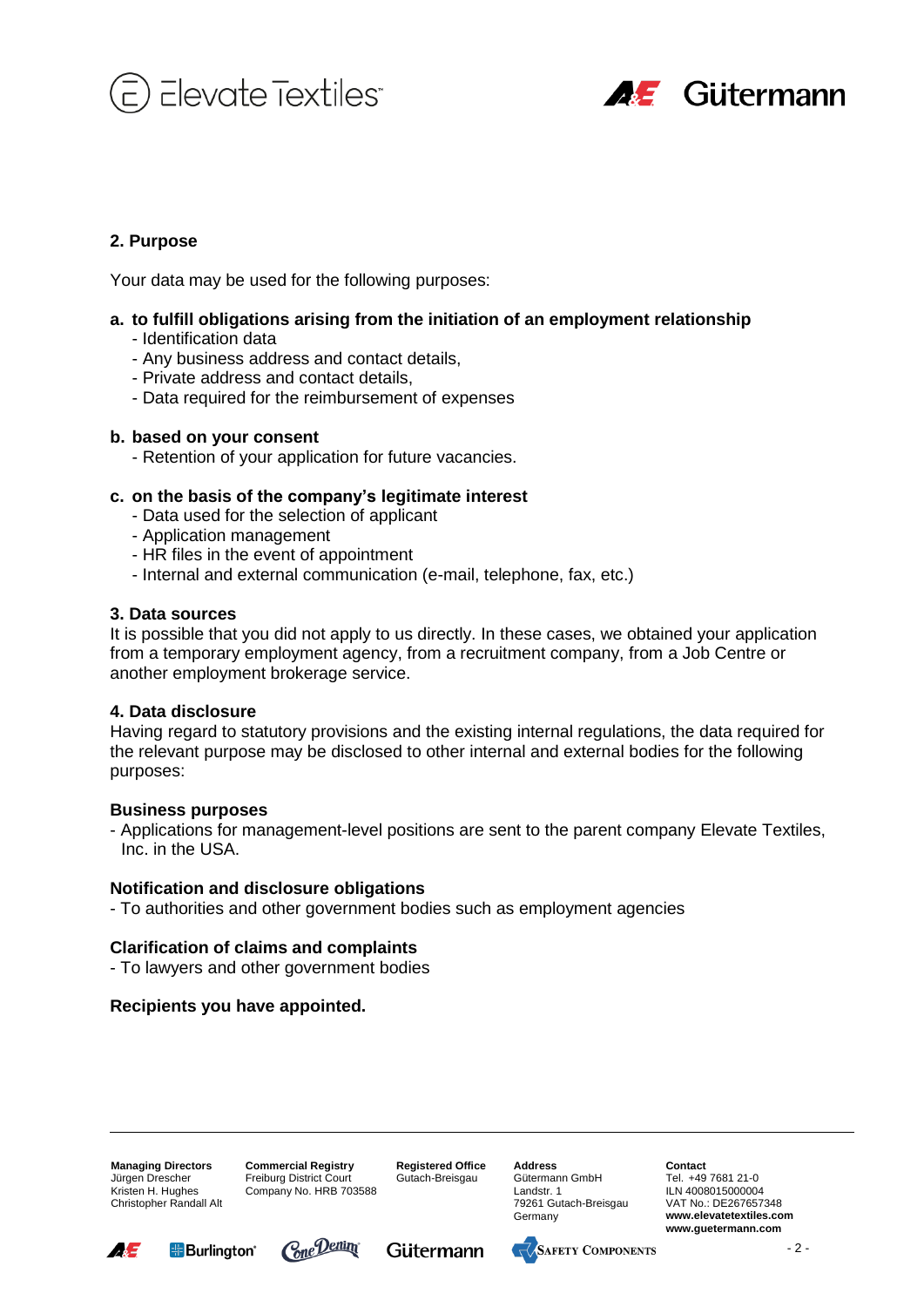



## **4. Transfer to countries outside the European Union**

The above data may be transferred with your permission to the parent company Elevate Textiles, Inc. in the USA. These transfers are subject to the European Union's standard "Controller to Controller" contractual clauses. You may view this agreement at any time. If necessary, we will request your consent in advance.

## **5. Data storage**

Your data will only be stored for as long as necessary to fulfill the relevant purpose and to fulfill regulatory provisions.

If an employment relationship is entered into, we will usually store your data for the duration of the contractual relationship including any applicable statutory retention period.

If you give us consent to store your data, the storage period will be one year.

If you do not give us consent to store your data, your documents will be stored for three months for evidence purposes on the basis of the legitimate interest of the company and then erased or destroyed.

The same applies to unsolicited applications.

The data will be erased within the scope of routine erasure implemented by the process owner. Documents in paper form will be destroyed in accordance with data protection regulations.

## **6. IT security and internal monitoring and investigation**

We will protect your personal data with appropriate technical and organisational measures. We use service providers for the maintenance and support of our IT systems. If these have access to your data, they are obliged to maintain data secrecy under corresponding contractual agreements.

We use appropriate processes in order to protect your IT against threats such as malware, hacker attacks and spam. These procedures detect irregularities in the information and connection data exchanged. Irregularities are notified to the corresponding IT bodies so that they can take counter-measures.

In all cases, our internal regulations, statutory provisions and the personality rights of the data subjects are observed.

# **7. Your rights**

Please be prompt in making any necessary changes to your data.

**Managing Directors** Jürgen Drescher Kristen H. Hughes Christopher Randall Alt **Commercial Registry** Freiburg District Court Company No. HRB 703588 **Registered Office** Gutach-Breisgau

**Address** Gütermann GmbH Landstr. 1 79261 Gutach-Breisgau Germany

**Contact** Tel. +49 7681 21-0 ILN 4008015000004 VAT No.: DE267657348 **www.elevatetextiles.com www.guetermann.com**